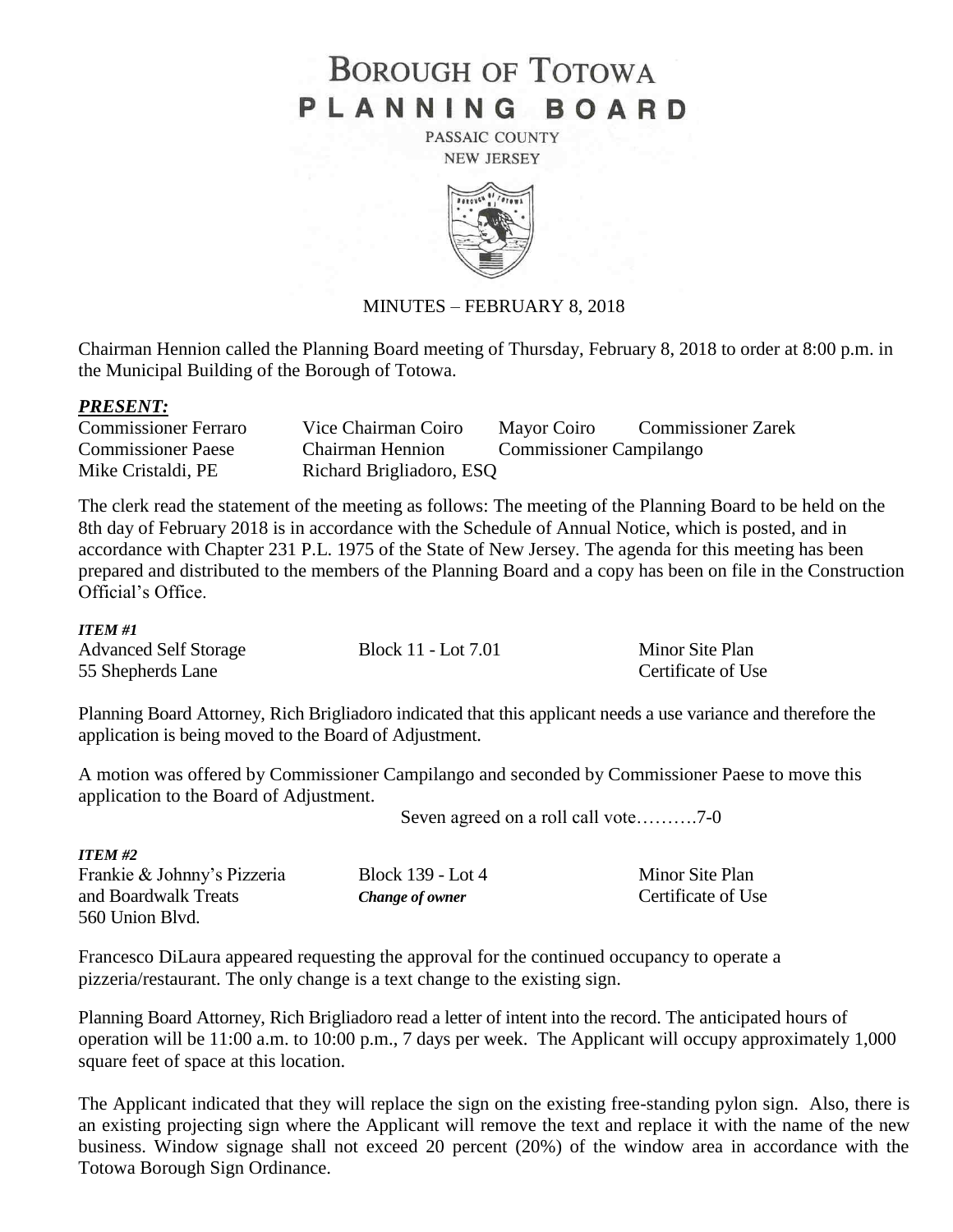# PLANNING BOARD MEETING FEBRUARY 8, 2018 MINUTES CONTINUED **PAGE 2**

A motion was offered by Commissioner Campilango and seconded by Commissioner Paese to approve the minor site plan as presented. This approval is subject to and contingent upon the following conditions and will be memorialized in a Resolution at a future date:

- 1. The construction of internal partitions, exits, entrances and fire safety devices are subject to and require the approval of the fire sub-code official, the fire inspector and the building inspector.
- 2. The applicant will supply the Chief of Police with an emergency contact list and will also obtain the approval of the Police Chief in regards to all alarms and security devices.
- 3. There will be no outside storage of equipment or materials.
- 4. The applicant will replace existing signage and will no larger than previously approved.
- 5. All previously approved conditions will remain in effect.
- 6. Seven agreed on a roll call vote……….7-0

| <b>ITEM#3</b>     |                          |                           |
|-------------------|--------------------------|---------------------------|
| Coronet           | <b>Block 11-Lot 7.01</b> | <b>Amended Site Plan</b>  |
| 55 Shepherds Lane | carried from 1/11/18     | <b>Hours of Operation</b> |

Mr. Raymond Reddin, attorney for the applicant and Mr. Kenneth Brown, CFO of Coronet, Inc. appeared.

Mr. Brown testified that the reason why the Applicant seeks to expand the hours of operation by adding a second shift is because the demand for lighting fixtures is greater than the supply. Mr. Brown testified that the Applicant would end the first shift at 3:30 p.m. and that the second shift would commence at 4:00 p.m. in order to eliminate any overlap of employees. Mr. Brown also represented that rather than going to 12:00 a.m., the second shift would stop or discontinue work at 11:30 p.m. Mr. Brown further represented that although the workers would be working a 7-1/2 hour shift, they would be paid for 8 hours of work. In addition, the same procedure would be in place for the first shift wherein the workers would be paid 8 hours of pay for a 7-1/2 hour work shift.

Mr. Brown also represented that in order to mitigate the concerns of the Board and the public, all second shift employees would park in the Valley National Bank/Quick Check parking lot. Mr. Brown represented that the Applicant had entered into an 18 month lease with the owner of the adjoining parking area to lease thirty-five parking spaces. Mr. Brown also stipulated that all second shift employees would park in the Valley National Bank/Quick Check parking lot.

Mr. Brown explained to the Board that adding more employees to the first shift would not solve the company's problems, because they would have to lease more space in the building and they would have to purchase more equipment. As a result, Mr. Brown included that the better option is to add a second shift.

In regard to concerns about the sufficiency of on-site parking, Mr. Brown testified that typically the hourly factory employees carpool or use mass transit.

A motion was offered by Commissioner Paese and seconded by Commissioner Campilango to open the public portion of the meeting.

Seven agreed on a roll call vote……….7-0

Debbie Charalaivan, a member of 143 Grand Street, LLC. - Ms. Charalaivan informed the Board that a prior prospective occupant of the building, United Food Brands, LLC which the Board recently approved to occupy space at this facility, elected not to occupy the space but rather, move to space in Clifton, New Jersey. She represented that the owner of the building has not had a tenant for half of the building for the past year. She also indicated that another prospective tenant had recently filed an application with the Board for a self-storage facility and automobile detailing operation.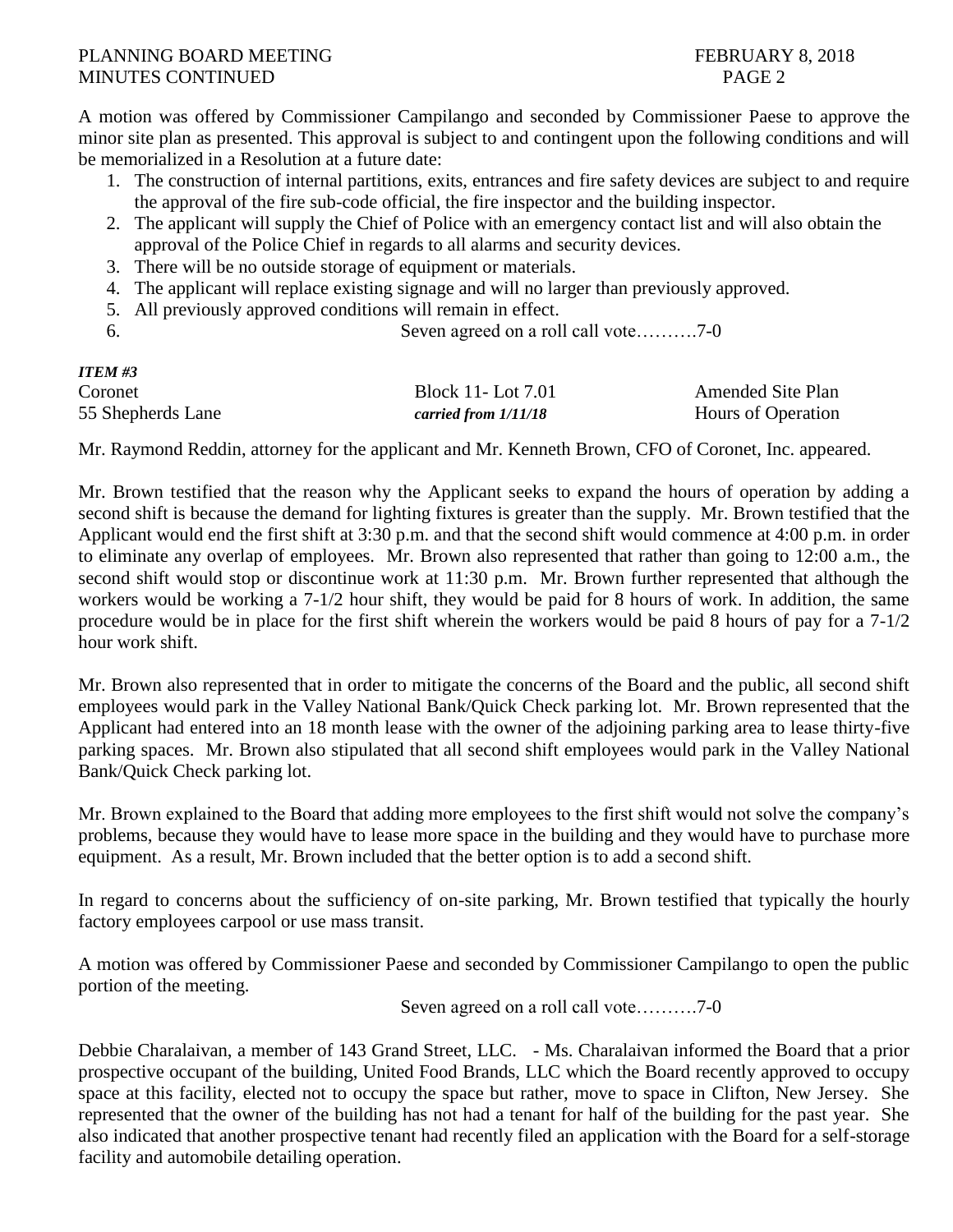## PLANNING BOARD MEETING FEBRUARY 8, 2018 MINUTES CONTINUED PAGE 3

John Kuiken, 77 Shepherds Lane, Totowa, New Jersey. - Mr. Kuiken once again expressed his concerns in regard to the sufficiency of on-site parking, the lateness of the hour regarding the proposed addition of a second shift as well as generally reiterating the complaints that he brought to the Board's attention at the prior hearing. Mr. Kuiken also testified that he has continuously observed the Valley National Bank/Quick Check parking lot being filled up with vehicles.

A motion was offered by Commissioner Paese and seconded by Commissioner Campilango to open the public portion of the meeting.

Seven agreed on a roll call vote……….7-0

The Board acknowledges that the Applicant previously was granted approval to operate a facility that develops, designs and assembles custom lighting fixtures for commercial and architectural use primarily using LED technology. The Applicant occupies approximately 90,766 square feet of space at this location. The nature of the operation is for office assembly and distribution operations. The Board acknowledges that the Applicant when it was originally approved on March 9, 2017 represented that the business had approximately 120 employees and although there were 109 parking spaces on the site the Applicant only had a need for approximately 77 parking spaces because many employees carpool or take the bus to work.

The Board has serious concerns about such an extreme expansion of the hours of operation as well as adding a significant number of additional employees to the business. The Board notes that §415-103D(3) of the Code of the Borough of Totowa states that no changes in use or intensity of use within a building shall be allowed unless it can be shown that sufficient parking is available for the new use on site as required by Ordinance. The Board finds that there is insufficient on-site parking even with the agreement to provide for approximately 35 parking spaces off-site onto the adjoining property. The Board also has concerns about the impact of transferring parking from the subject property onto the Valley National Bank/Quick Check Shopping Center parking lot in regard to the sufficiency of parking for the existing tenants and customers of businesses in that shopping center. The Board also notes that there is currently a substantial amount of vacant space not leased in the existing building and that future tenants will need to be able to park on site once the space is occupied.

The Board has concerns about expanded hours of operation to such a late hour at night when the property also abuts residential properties in a westerly direction on Shepherds Lane. The Board also has concerns in regard to the future ability of the Applicant to lease parking spaces on an adjoining property.

Furthermore, the Board notes that the subject property has recently been rezoned for affordable housing and, as such, expanding the hours of operation would be inconsistent with the recent adoption of the Ordinance and Master Plan Amendment relative to the potential future development of the site for affordable housing.

A motion was offered by Commissioner Campilango and seconded by Commissioner Ferraro to deny the application for the addition of a  $2<sup>nd</sup>$  shift. Upon consideration of the plans, testimony and application, the Board determines that the proposed amended site plan approval to expand the hours of operation of the business has not met the minimum requirements of the Municipal Land Use Law, case law, and Borough Ordinances to a sufficient degree so as to enable the Board to make an informed decision to deny the relief being requested. The Board further finds that the granting of this application would adversely impact and/or impair the use and enjoyment of adjacent properties. Thus, the Board denies the application. Seven agreed on a roll call vote……….7-0

A motion was offered by Commissioner Campilango and seconded by Commissioner Festa to approve the Planning Board Minutes of January 25, 2018 as prepared.

Eight agreed on a roll call vote……….8-0